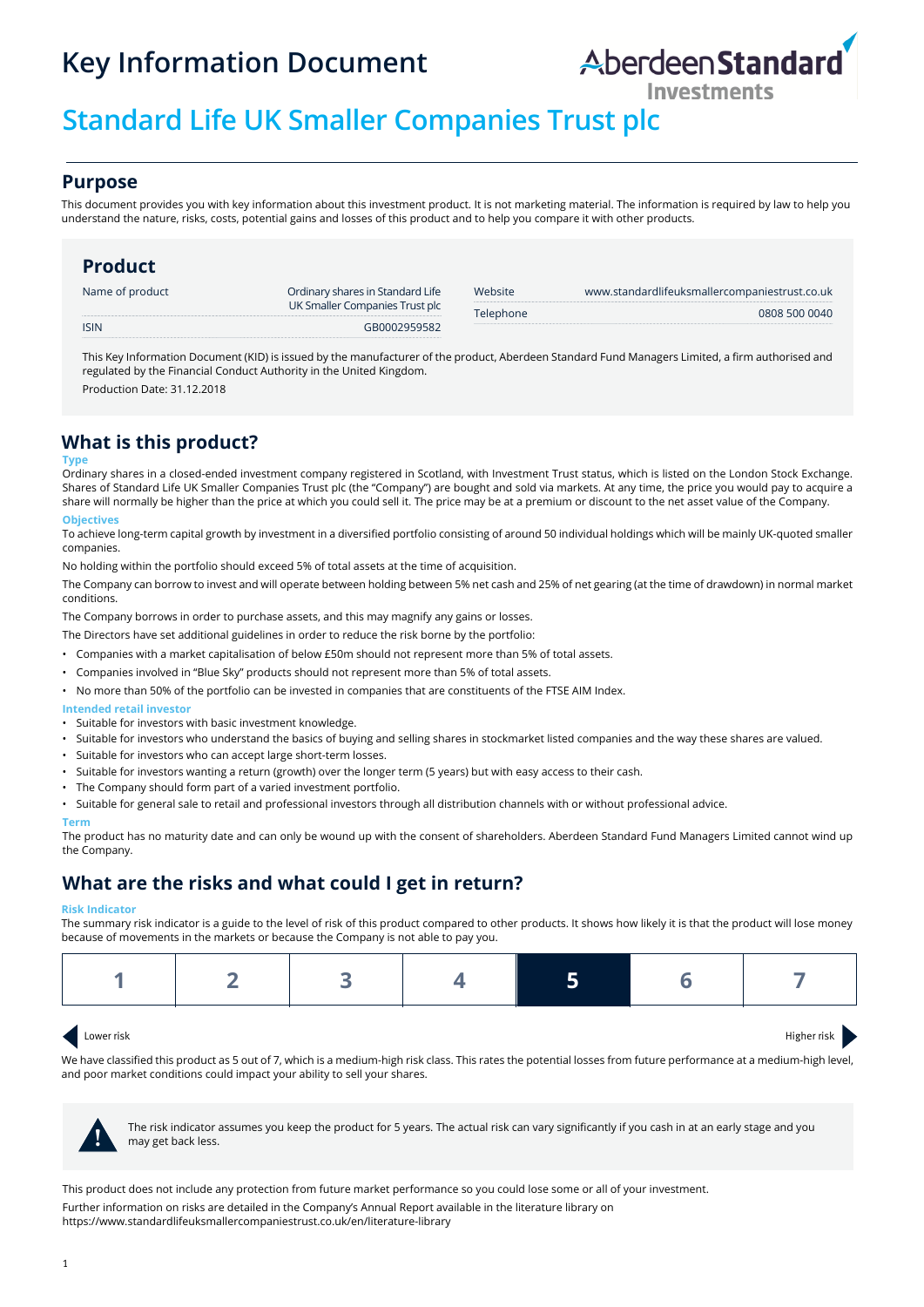#### **Performance Scenarios**

**Investment £10,000**

|                       |                                     | (Recommended<br>holding period) |         |         |
|-----------------------|-------------------------------------|---------------------------------|---------|---------|
| <b>Scenarios</b>      |                                     | 1 year                          | 3 years | 5 years |
| Stress scenario       | What you might get back after costs | £6,067                          | £4.023  | £2,961  |
|                       | Average return each year            | $-39%$                          | $-26%$  | $-22%$  |
| Unfavourable scenario | What you might get back after costs | £7.994                          | £7.089  | £6,669  |
|                       | Average return each year            | $-20%$                          | $-11%$  | -8%     |
| Moderate scenario     | What you might get back after costs | £10.375                         | £11.113 | £11,902 |
|                       | Average return each year            | 4%                              | 4%      | 4%      |
| Favourable scenario   | What you might get back after costs | £13.357                         | £17.277 | £21,071 |
|                       | Average return each year            | 34%                             | 20%     | 16%     |

This table shows the money you could get back over the next 5 years, under different scenarios, assuming that you invest £10,000. The scenarios shown illustrate how your investment could perform. You can compare them with the scenarios of other products. The scenarios presented are an estimate of future performance based on evidence from the past on how the value of this investment varies, and are not an exact indicator. What you get will vary depending on how the market performs and how long you keep the investment/product. The stress scenario shows what you might get back in extreme market circumstances, and it does not take into account the situation where we are not able to pay you.

#### **Market developments in the future cannot be accurately predicted. The scenarios shown are only an indication of some of the possible outcomes based on recent returns. Actual returns could be lower.**

The figures shown include all the costs of the product itself but may not include all the costs that you pay to your broker, advisor or platform. The figures do not take into account your personal tax situation, which may also affect how much you get back.

# **What happens if the Company is unable to pay out?**

As a shareholder of the Company you would not be able to make a claim to the Financial Services Compensation Scheme in the event that the Company is unable to pay any dividends due to you, or if it were unable to pay any amounts due to you on the winding up of the Company.

## **What are the costs?**

The Reduction in Yield (RIY) shows what impact the total costs you pay will have on the investment return you might get. The total costs take into account oneoff, ongoing and incidental costs.

The amounts shown here are the cumulative costs of the product itself, for three different holding periods. They include potential early exit penalties. The figures assume you invest £10,000. The figures are estimates and may change in the future.

#### **Costs over time**

The person selling you or advising you about this product may charge you other costs. If so, this person will provide you with information about these costs, and show you the impact that all costs will have on your investment over time.

#### **Investment £10,000**

|                                 |                |                | If you cash in at the  |
|---------------------------------|----------------|----------------|------------------------|
|                                 | If you cash in | If you cash in | end of the recommended |
| <b>Scenarios</b>                | after 1 vear   | after 3 vears  | holding period         |
| <b>Total Costs</b>              | £135           | £413           | £703                   |
| Impact on return (RIY) per year | 1.30%          | 1.30%          | .30%                   |

#### **Composition of Costs**

The table below shows:

- The impact each year of the different types of costs on the investment return you might get at the end of the recommended holding period.
- The meaning of the different cost categories.
- Other ongoing costs also includes borrowing costs and all other running costs incurred by the company.

#### **This table shows the impact on return per year**

| One-off costs        | Entry costs                 | 0.00% | The impact of the costs you pay when entering your investment.                              |
|----------------------|-----------------------------|-------|---------------------------------------------------------------------------------------------|
|                      | Exit costs                  | 0.00% | The impact of the costs of exiting your investment when it matures.                         |
| <b>Ongoing costs</b> | Portfolio transaction costs | 0.02% | The impact of the costs of us buying and selling underlying investments for the<br>product. |
|                      | Other ongoing costs         | 1.28% | The impact of the costs that we take each year for managing your investments.               |
| Incidental costs     | Performance Fees            | 0.00% | The impact of a performance fee, where applicable.                                          |
|                      | Carried Interests           | 0.00% | The impact of carried interests, where applicable.                                          |

## **How long should I hold it and can I take money out early?**

This product has no required minimum holding period but is designed for long-term investment; you should have an investment horizon of at least 5 years. As the shares are listed on the London Stock Exchange, you may buy or sell shares in the product, without penalty, on any normal business day. Please contact your broker, financial adviser or distributor for information on any costs and charges relating to the sale of the shares.



5 Recommended minimum holding period: **5 years**